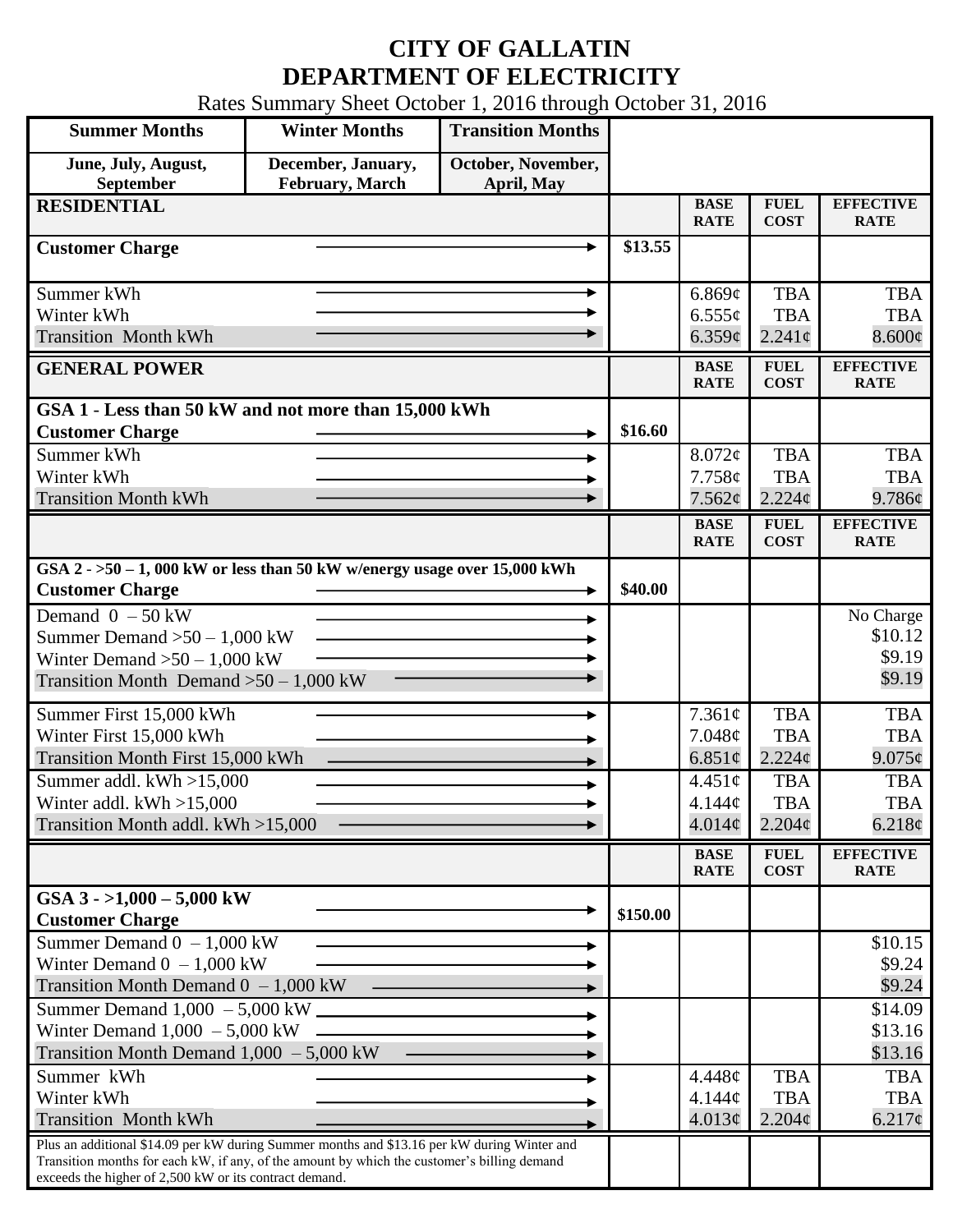## **CITY OF GALLATIN DEPARTMENT OF ELECTRICITY**

Rates Summary Sheet October 1, 2016 through October 31, 2016 Page 2

| <b>Summer Months</b>                        | <b>Winter Months</b> | <b>Transition Months</b> |         |                            |                            |                                 |
|---------------------------------------------|----------------------|--------------------------|---------|----------------------------|----------------------------|---------------------------------|
| June, July, August,                         | December, January,   | October, November,       |         |                            |                            |                                 |
| September                                   | February, March      | April, May               |         |                            |                            |                                 |
| <b>GENERAL POWER CONTINUE</b>               |                      |                          |         | <b>BASE</b><br><b>RATE</b> | <b>FUEL</b><br><b>COST</b> | <b>EFFECTIVE</b><br><b>RATE</b> |
| SGSB Demands from $5,001 - 15,000$ kW       |                      |                          |         |                            |                            |                                 |
| <b>Customer Charge</b>                      |                      |                          | \$1,500 |                            |                            |                                 |
| Summer Demand 5,000 - 15,000 kW             |                      |                          |         |                            |                            | \$19.92                         |
| Winter Demand $5,000 - 15,000$ kW-          |                      |                          |         |                            |                            | \$16.75                         |
| Transition Month Demand $5,000 - 15,000$ kW |                      |                          |         |                            |                            | \$13.62                         |
| Summer kWh                                  |                      |                          |         | 3.018¢                     | <b>TBA</b>                 | <b>TBA</b>                      |
| Winter kWh                                  |                      |                          |         | 2.565¢                     | <b>TBA</b>                 | <b>TBA</b>                      |
| <b>Transition Month kWh</b>                 |                      |                          |         | 2.463¢                     | 2.086¢                     | 4.549¢                          |
|                                             |                      |                          |         | <b>BASE</b>                | <b>FUEL</b>                | <b>EFFECTIVE</b>                |
|                                             |                      |                          |         | <b>RATE</b>                | <b>COST</b>                | <b>RATE</b>                     |
| MSB Demands greater than 5,000 kW           |                      |                          |         |                            |                            |                                 |
| <b>Customer Charge</b>                      |                      |                          | \$1,500 |                            |                            |                                 |
| Onpeak Summer Demand > 5,000                |                      |                          |         |                            |                            | \$9.74                          |
| Onpeak Winter Demand > 5,000                |                      |                          |         |                            |                            | \$8.83                          |
| Onpeak Transition Month Demand >5,000 -     |                      |                          |         |                            |                            | \$8.83                          |
| Max Demand                                  |                      |                          |         |                            |                            | \$2.16                          |
| <b>Offpeak Excess of Contract Demand</b>    |                      |                          |         |                            |                            |                                 |
| Summer                                      |                      |                          |         |                            |                            | \$9.74                          |
| Winter                                      |                      |                          |         |                            |                            | \$8.83                          |
| Transition                                  |                      |                          |         |                            |                            | \$8.83                          |
| Onpeak Summer kWh                           |                      |                          |         | 5.491 $\phi$               | <b>TBA</b>                 | <b>TBA</b>                      |
| <b>Onpeak Winter kWh</b>                    |                      |                          |         | 4.406¢                     | <b>TBA</b>                 | <b>TBA</b>                      |
| <b>Onpeak Transition Month kWh</b>          |                      |                          |         | $3.409\mathcal{C}$         | 2.086¢                     | $5.495\varphi$                  |
| Offpeak Summer kWh First 200 HUD            |                      |                          |         | 3.113¢                     | <b>TBA</b>                 | <b>TBA</b>                      |
| Offpeak Summer kWh Next 200 HUD             |                      |                          |         | 0.288¢                     | <b>TBA</b>                 | <b>TBA</b>                      |
| <b>Additional HUD</b>                       |                      |                          |         | $0.045\phi$                | <b>TBA</b>                 | <b>TBA</b>                      |
| Offpeak Winter kWh First 200 HUD            |                      |                          |         | 3.326¢                     | <b>TBA</b>                 | <b>TBA</b>                      |
| Offpeak Winter kWh Next 200 HUD             |                      |                          |         | 0.288¢                     | <b>TBA</b>                 | <b>TBA</b>                      |
| <b>Additional HUD</b>                       |                      |                          |         | $0.045\phi$                | <b>TBA</b>                 | <b>TBA</b>                      |
| Offpeak Transition kWh First 200 HUD        |                      |                          |         | 3.409¢                     | $2.086\phi$                | $5.495\phi$                     |
| Offpeak Transition kWh Next 200 HUD         |                      |                          |         | 0.288¢                     | 2.086¢                     | $2.374\phi$                     |
| <b>Additional HUD</b>                       |                      |                          |         | $0.045\phi$                | $2.086\phi$                | $2.131\phi$                     |
|                                             |                      |                          |         |                            |                            |                                 |